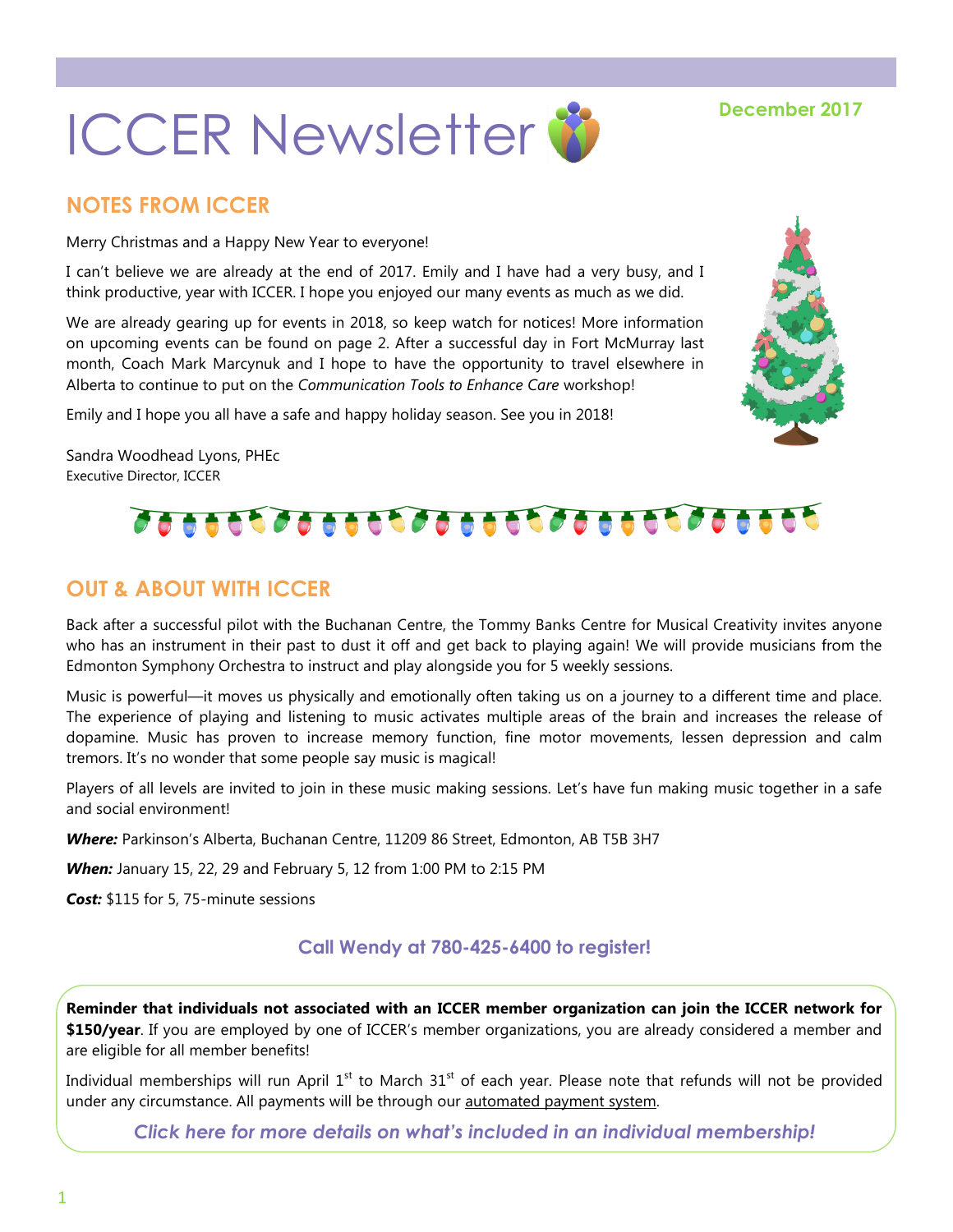### **OUT & ABOUT WITH ICCER CONT'D**

The Edmonton Chapter of the Alberta Association on Gerontology (AAG) and the Alberta Gerontological Nurses Association are co-hosting a networking event on **Wednesday, January 17, 2018** at the University of Alberta Faculty Club. The Honourable Sarah Hoffman, Deputy Premier of Alberta and Minister of Health, will be speaking about *Supporting a Healthier System for Seniors and its Sustainability*.

*[Click here for more information and to register!](http://iccer.ca/pdf/events/AAG_AGNA_Jan18_dinner.pdf)* **Registration and payment must be mailed no later than Friday, January 12, 2018.** 

### **SIGN-UP FOR FUTURE EVENT INVITATIONS!**

**click on the link** to be added to our distribution list!

**[Click here to subscribe!](https://visitor.r20.constantcontact.com/manage/optin?v=001MqUcqqvjwLD850nipaor0HtdI1Y9d8ED2u9ivDzRV7Gp5uTyf2p54vfsufOQXL7BcGZnnLM-9yRAw3TIqncd_CNV4yZzfE9gE8XUs-KE6So%3D)**

### **SAVE THE DATE!**

#### **Responsive Behaviours Symposium 2018 with Kim Barthel**

ICCER and the *[Complex Needs Initiative](http://www.albertahealthservices.ca/info/Page9213.aspx)* are excited to host the Responsive Behaviours Symposium on **February 15, 2018** with Kim Barthel! Kim has over 30 years of experience in the field of occupational therapy and has worked with individuals with a spectrum of neurological and developmental disabilities. The Symposium will be held inperson at South Health Campus in Calgary with videoconference sites available elsewhere. *Registration opening in January 2018!*

#### **Walk with Me 2018**

*[Walk with Me: Changing the Culture of Aging in Canada](http://www.the-ria.ca/walkwithme/)* brings together older adults/residents, care partners, educators, policy makers, students and researchers from all over the country to learn about how to enhance the journey of aging across the continuum of care and community living. The conference will be held on **March 5-6, 2018** in **Niagara Falls, ON**. The three keynote speakers at the 2018 Conference include Ashton Applewhite, Anti-ageism Activist, Author of "This Chair Rocks" and a TED2017 mainstage speaker; Dr. Emi Kiyota, Founder and President of Ibasho, a consultant to numerous age-friendly design projects in the USA, Europe, Asia and Africa; and Neil Pasricha, a Harvard MDA, *New York Times* bestselling author, award-winning blogger and one of the most popular TED speakers in the world. **Registration is now open! Early bird rates available until January 15, 2018.** 

### **JOIN OUR COMMUNITY OF PRACTICE**

#### **Music Care CoP**

To help ICCER members become more aware of the music care options and resources available to them, we have created a Community of Practice (CoP).

**All ICCER members are welcome to participate in the CoP!** Staff who are interested and willing to participate, please contact Emily Dymchuk ([emily@iccer.ca\).](mailto:emily@iccer.ca)

**The next Music Care CoP meeting will be held via teleconference in March 2018.** 

### **SUBSCRIBE TO THE ICCER NEWSLETTER**

Click below to receive future issues of our Newsletter!

**[Click here to subscribe!](https://visitor.r20.constantcontact.com/manage/optin?v=001MqUcqqvjwLD850nipaor0JfDCl8lWHPtLmDKE1oKVPadFtCKS64MCgzWnGgYOX6ySCwPrvn1SoXo9nCXIBnYp6cVIXF92mMQ7-obGrUeUfo%3D)**